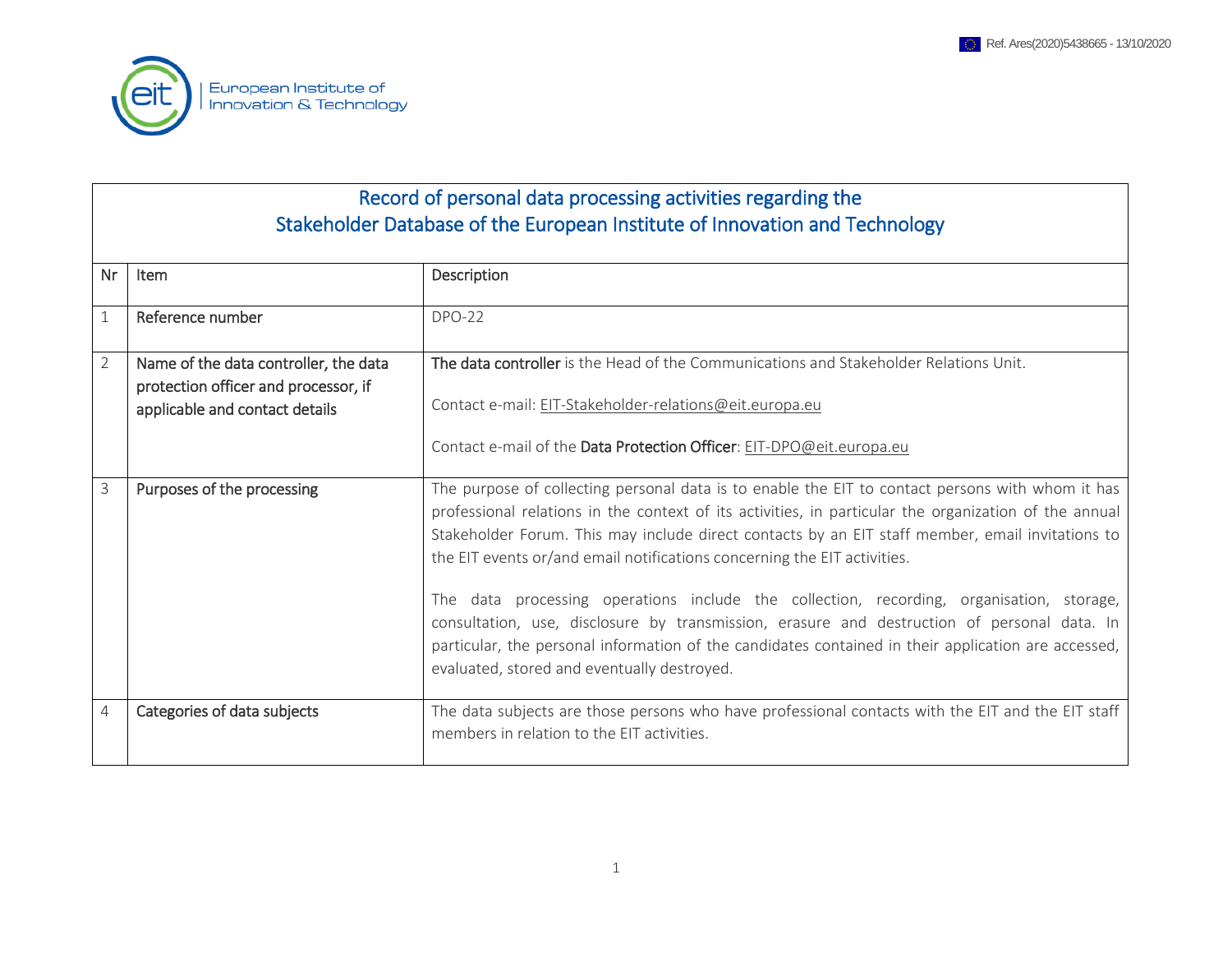

| 5 | of<br>Categories<br>the<br>personal<br>data<br>processed | The following types of personal data are processed for the above mentioned purposes in<br>accordance with the Regulation $2018/1725^1$ :<br>Personal data provided by the data subject allowing his/her identification (full name);<br>Contact information provided by the data subject (e-mail address, office telephone/ fax);<br>Professional information (name of organization, unit, position); |
|---|----------------------------------------------------------|------------------------------------------------------------------------------------------------------------------------------------------------------------------------------------------------------------------------------------------------------------------------------------------------------------------------------------------------------------------------------------------------------|
|   |                                                          | For specific categories (Permanent Representatives to the EU, Members of the European<br>Parliament, Regional Representatives) the country is indicated.                                                                                                                                                                                                                                             |
|   |                                                          | Some of these personal data are publicly available on the internet (e.g. name and contact details of<br>the Members of the European Parliament).                                                                                                                                                                                                                                                     |
| 6 | Categories of data recipients                            | Within the EIT:                                                                                                                                                                                                                                                                                                                                                                                      |
|   |                                                          | For the purposes indicated above, access to personal data is provided to the EIT Stakeholders Team,<br>to the EIT management and to other EIT staff members on a need-to-know basis.                                                                                                                                                                                                                 |
|   |                                                          | To the extent necessary for the fulfilment of its tasks, the EIT Internal Audit Capability may also have<br>access to the EIT Stakeholders Database.                                                                                                                                                                                                                                                 |
|   |                                                          | Within the Commission and other EU institutions/bodies/agencies:                                                                                                                                                                                                                                                                                                                                     |
|   |                                                          | Access may also be provided, for the fulfilment of their tasks, to the Internal Audit Service of the<br>Commission, the Court of Auditors (audit purposes), to the European Data Protection Supervisor or<br>the European Court of Justice and the General Court (in case of complaints or litigation).                                                                                              |
|   |                                                          | Third parties subject to the GDPR <sup>2</sup> and third parties not subject to the GDPR:                                                                                                                                                                                                                                                                                                            |

 1 Regulation (EU) 2018/1725 of the European Parliament and of the Council of 23 October 2018 on the protection of natural persons with regard to the processing of personal data by the Union institutions, bodies, offices and agencies and on the free movement of such data, and repealing Regulation (EC) No 45/2001 and Decision No 1247/2002/EC (J L 295, 21.11.2018, p. 39–98)

 $^2$  Regulation (EU) 2016/679 of the European Parliament and of the Council of 27 April 2016 on the protection of natural persons with regard to the processing of personal data and on the free movement of such data, and repealing Directive 95/46/EC (General Data Protection Regulation, OJ L 119, 4.5.2016, p. 1–88)